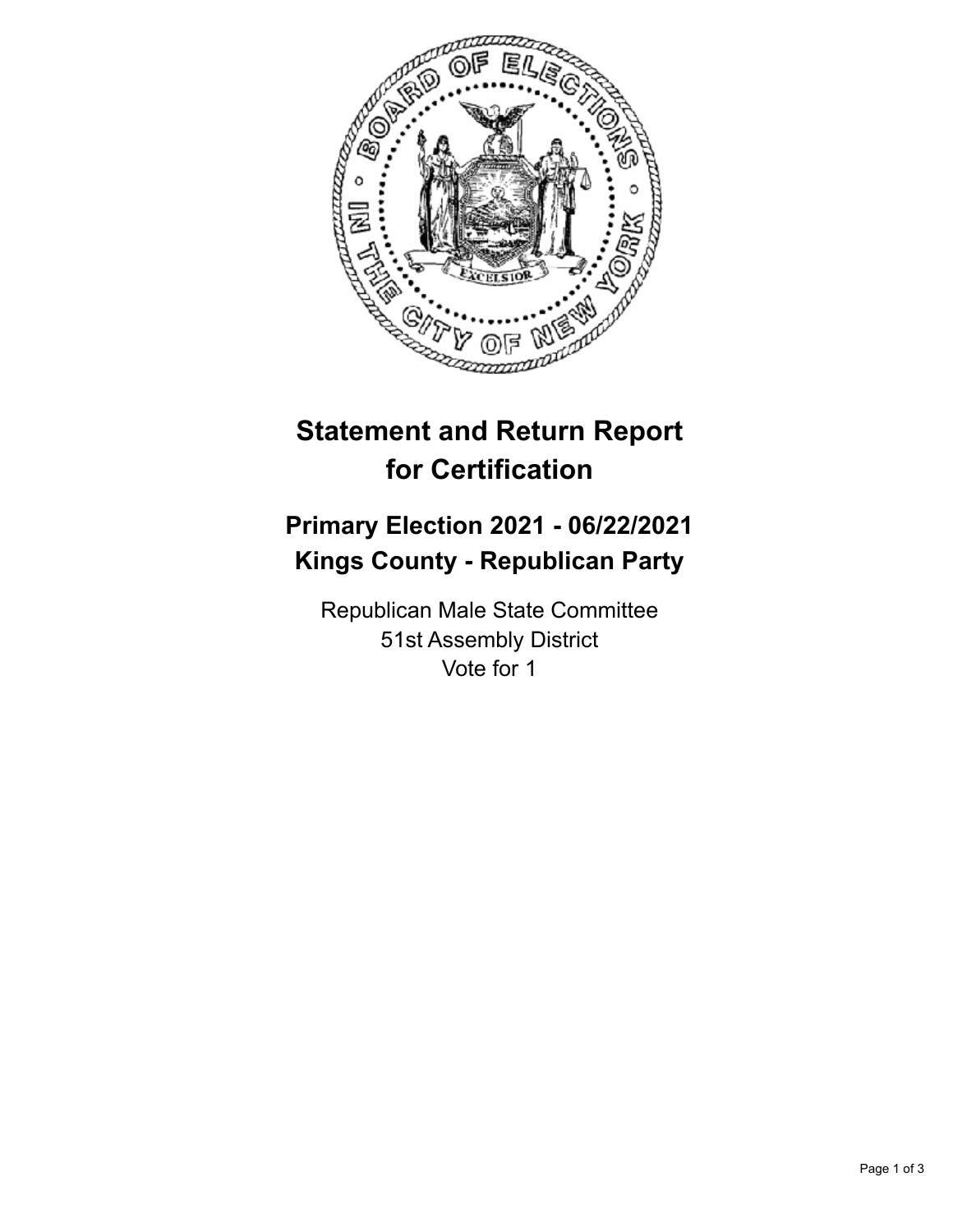

## **Assembly District 51**

| PUBLIC COUNTER                                           | 455 |
|----------------------------------------------------------|-----|
| <b>MANUALLY COUNTED EMERGENCY</b>                        | 0   |
| ABSENTEE / MILITARY                                      | 27  |
| <b>AFFIDAVIT</b>                                         |     |
| <b>Total Ballots</b>                                     | 483 |
| Less - Inapplicable Federal/Special Presidential Ballots | 0   |
| <b>Total Applicable Ballots</b>                          | 483 |
| <b>DAVID SEPIASHVILI</b>                                 | 245 |
| AVERY N. PEREIRA                                         | 132 |
| CHRISTOPHER ADEYEYE (WRITE-IN)                           |     |
| HARRY D'ONOFRIO (WRITE-IN)                               | 1   |
| LIAM MCCASE (WRITE-IN)                                   | 1   |
| UNATTRIBUTABLE WRITE-IN (WRITE-IN)                       | 4   |
| YU LIN (WRITE-IN)                                        | 1   |
| <b>Total Votes</b>                                       | 385 |
| Unrecorded                                               | 98  |